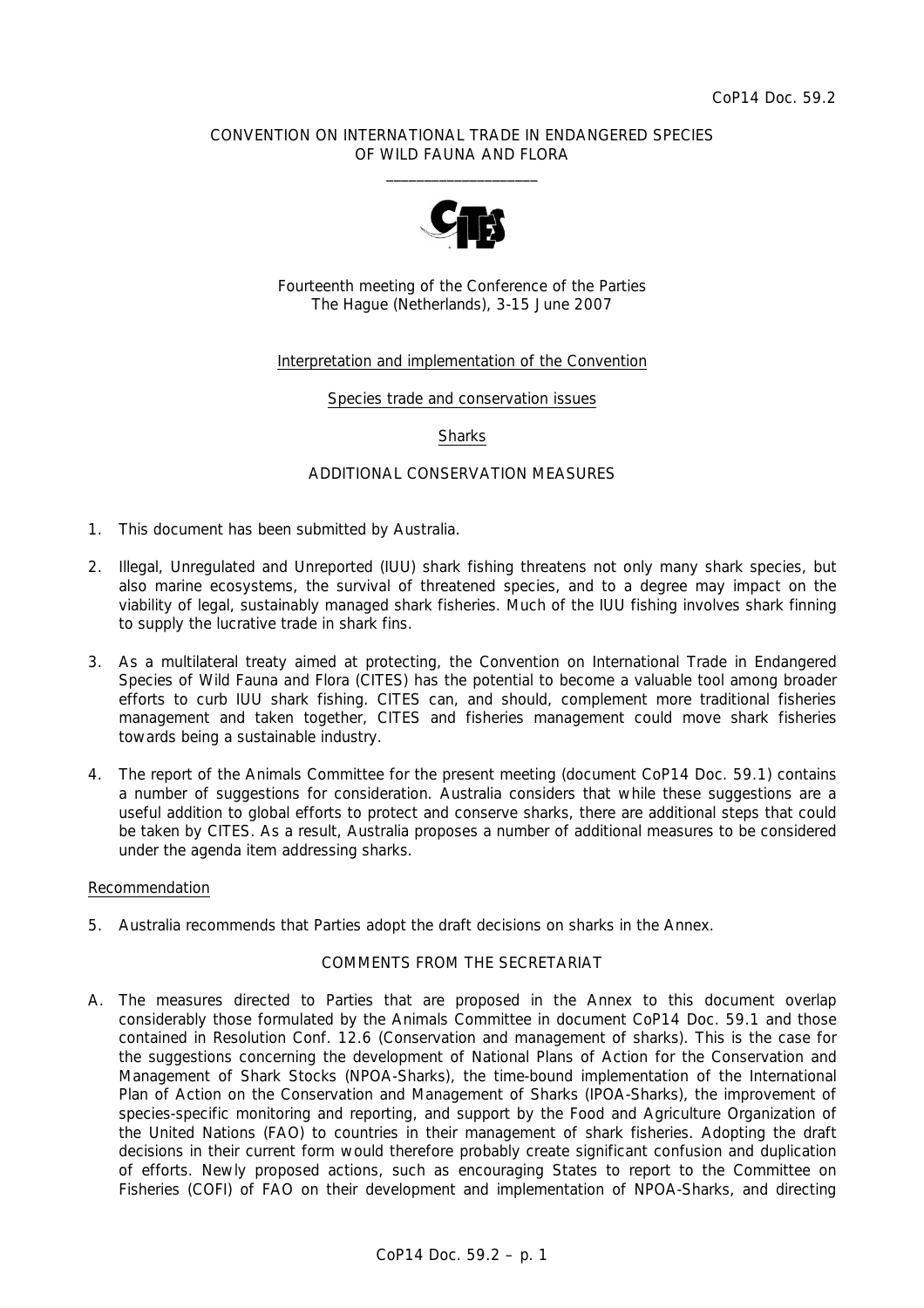Parties to request through their delegations at the 28th Session of COFI that the fields included in COFI catch data reports be amended, would better be dealt with by FAO itself.

- B. It is unclear in the draft decisions directed to the Animals Committee and the Secretariat why a technical workshop would be required for the production of a discussion document based on information prepared by the Secretariat. The Secretariat also questions the need to create another reporting form in view of the difficulties that States experience in complying with existing shark reporting obligations. More importantly, these draft decisions duplicate similar proposals in document CoP14 Doc. 59.1 which are part of a comprehensive series of interconnected measures that more clearly build on the existing work and mandate of the Animals Committee, and the Memorandum of Understanding between the CITES Secretariat and FAO.
- C. The Secretariat proposes that the draft decisions in the Annex to this document be taken into consideration when discussing document CoP14. Doc. 59.1. In its comments on the latter, the Secretariat suggests that a working group be established to review the draft decisions contained in document CoP14. Doc. 59.1. It would seem important that Australia participate in such a working group if it were to be created.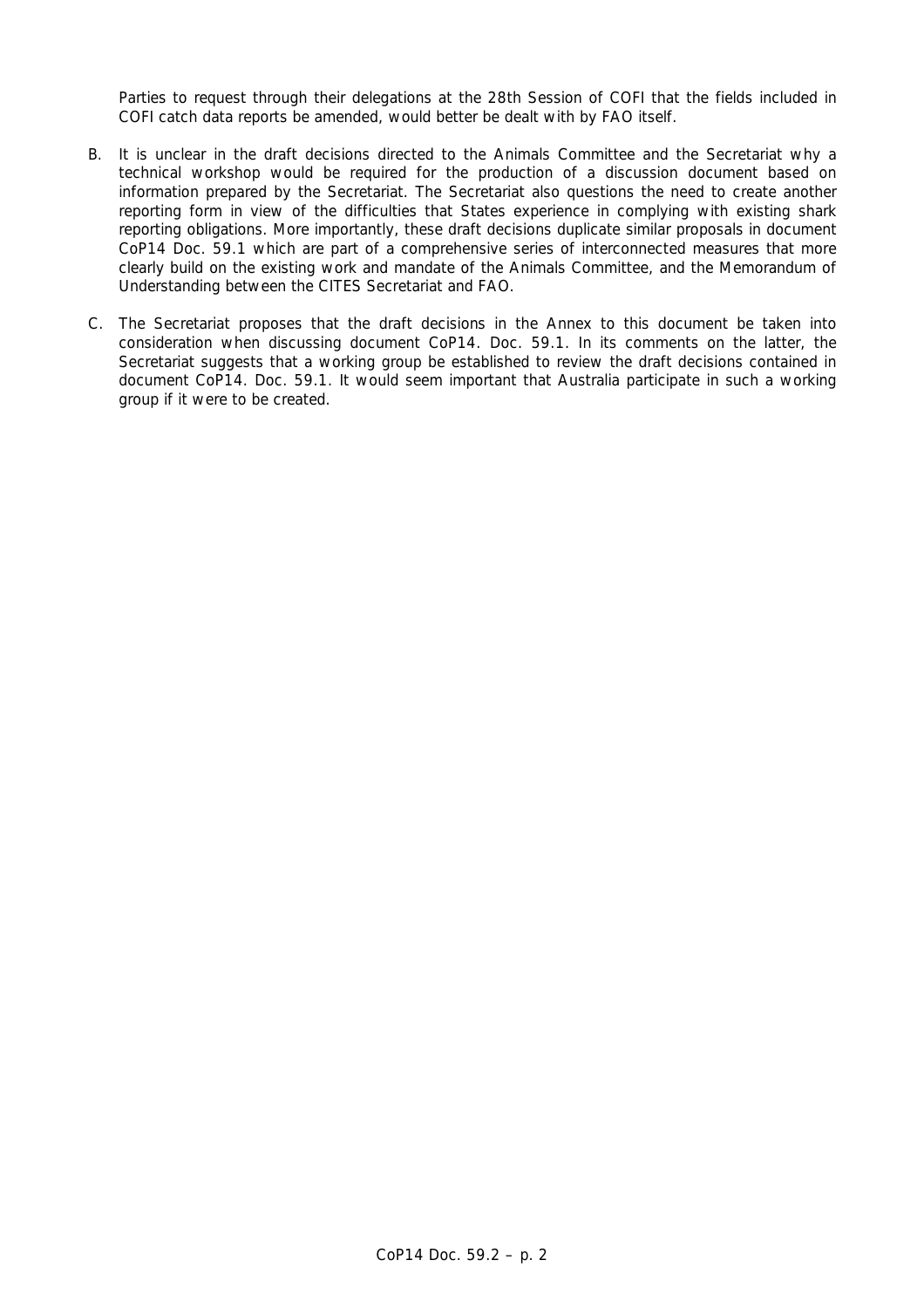# DRAFT DECISIONS OF THE CONFERENCE OF THE PARTIES

### *Directed to Parties*

- 14.XX Parties should:
- a) note that the top 20 shark fishing countries in  $2003<sup>1</sup>$  using the Food and Agriculture Organization of the United Nations (FAO) Committee of Fisheries (COFI) data and in descending order of effort are Indonesia; Taiwan, Province of China; India; Spain; the United States of America; Pakistan; Argentina; Mexico; Malaysia; Japan; Thailand; France; Sri Lanka; the United Kingdom of Great Britain and Northern Ireland; New Zealand; Portugal; the Islamic Republic of Iran; Nigeria; Brazil; and the Republic of Korea and note that only four of these countries (China, Japan, the United Kingdom and the United States) have developed National Plans of Action – Sharks (NPOA-Sharks);
	- b) strongly encourage the remaining 16 of the top 20 shark fishing countries to develop and implement NPOA-Sharks and report on progress at the 28th Session of COFI;
	- c) strongly encourage all other shark fishing countries to develop and fully implement NPOA-Sharks, noting that this step towards implementing the International Plan Of Action for Sharks (IPOA-Sharks) would contribute significantly to data collection and management intervention;
	- d) request, through their delegations to regional fishing management organizations, that these organizations develop and implement regional plans of action, as called for in the IPOA-Sharks, by mid-2009 and that such plans include, *inter alia*, the adoption of conservation measures, where such measures do not already exist<sup>2</sup>, which require that, if fins are permitted to be removed from the shark's trunk, a ratio of fin weight to carcass be applied with generic ratios not exceeding 5 % (based on the wet weight of the primary fin set of the dressed weight) or 2 % whole weight be landed, to assist in species identification;
	- e) greatly improve their data collection and reporting to FAO, and relevant fisheries management bodies, of catches and landings of and trade in sharks, at the species level where possible, and the establishment of systems to provide verification of catch information;
	- f) request through their delegations at the 28th Session of COFI, that COFI catch data reporting fields be amended to require the reporting of shark catches and discards by species, so that a more accurate picture of shark mortality through fishing can be achieved; and
	- g) call on FAO, through their delegations to COFI, to facilitate greater support for countries whose capacity to manage their shark fisheries is limited.

# *Directed to the Animals Committee*

 $\overline{a}$ 

- 14.XX The Animals Committee shall:
	- a) review, with the assistance of COFI and other experts as may be needed, the outcomes of the technical workshop convened by the Secretariat concerning trade in shark products; and

<sup>&</sup>lt;sup>1</sup> As identified in World Shark Catch, Production & Trade 1990 – 2003 (TRAFFIC Oceania 2006).

*<sup>2</sup> IOTC, ICCAT, IATTC and WCPFC have already adopted such shark finning measures.*